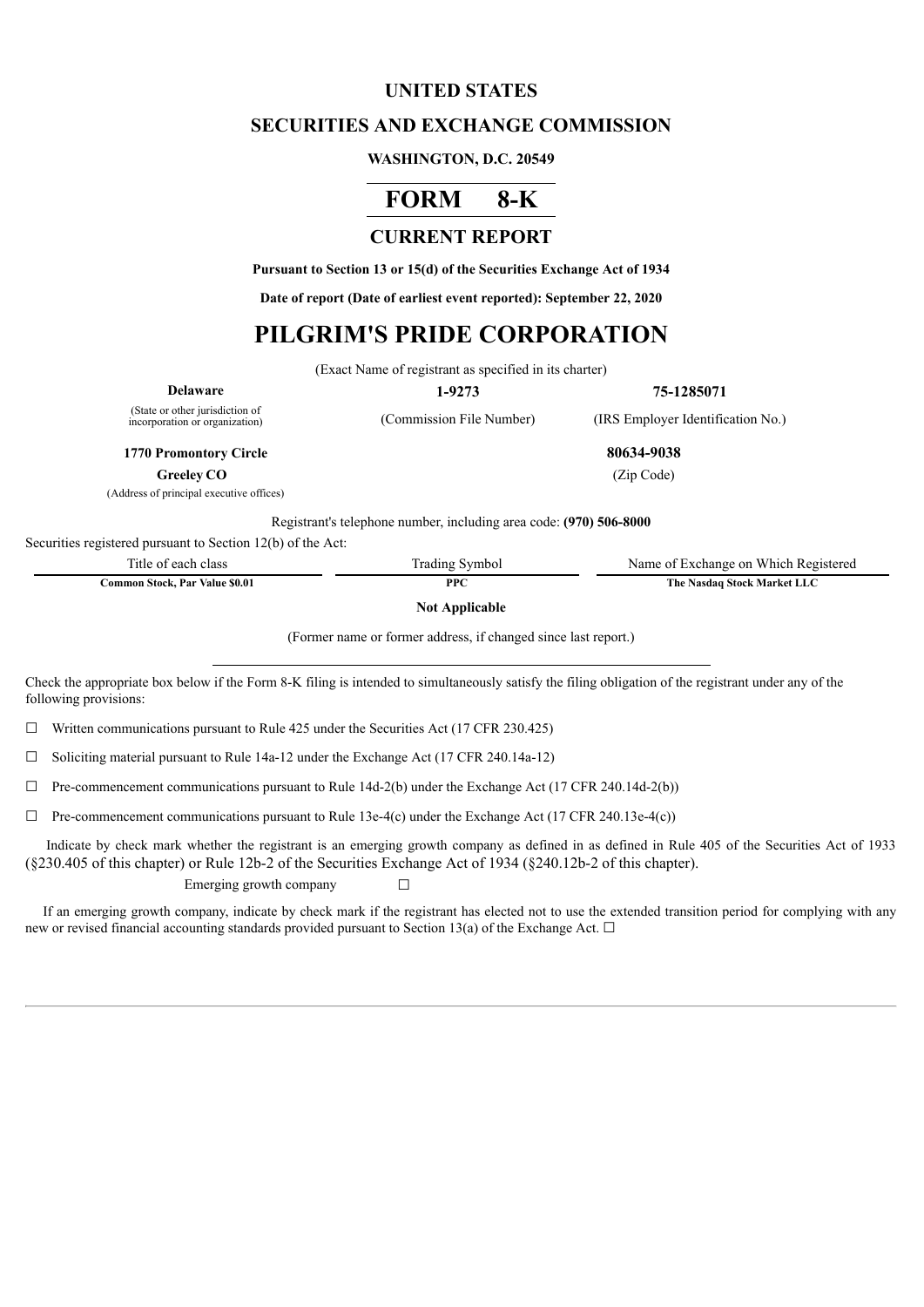#### Item 5.02. Departure of Directors or Certain Officers; Election of Directors; Appointment of Certain Officers; Compensatory Arrangements of **Certain Officers.**

#### *Appointment of Chief Executive Of icer; Departure of Former Chief Executive Of icer*

On September 22, 2020, the Board of Directors of Pilgrim's Pride Corporation (the "Company") appointed Fabio Sandri, the Company's Chief Financial Officer, to the additional role of President and Chief Executive Officer. As previously disclosed, effective June 15, 2020, Mr. Sandri was appointed to serve in the additional role of Interim President and Chief Executive Officer. The Company has initiated a search process to identify a new Chief Financial Officer.

Jayson Penn, who had been on a paid leave of absence from his role as the Company's President and Chief Executive Officer since June 15, 2020, is no longer with the Company effective September 22, 2020.

Mr. Sandri, 49, has been the Company's Chief Financial Officer since June 2011 and its Interim President and Chief Executive Officer since June 2020. From April 2010 to June 2011, Mr. Sandri served as the chief financial officer of Estacio Participações, the private post-secondary educational institution in Brazil. From November 2008 until April 2010, he was the chief financial officer of Imbra SA, a provider of dental services based in São Paulo, Brazil. Commencing in 2005 through October 2008, he was employed by Braskem S.A., a New York Stock Exchange-listed petrochemical company headquartered in Camaçari, Brazil, first from 2005 to 2007 as its strategy director, then from 2007 until his departure as its corporate controller.

Mr. Sandri earned his Masters in Business Administration in 2001 from the Wharton School at the University of Pennsylvania and a degree in electrical engineering in 1993 from Escola Politécnica da Universidade de São Paulo.